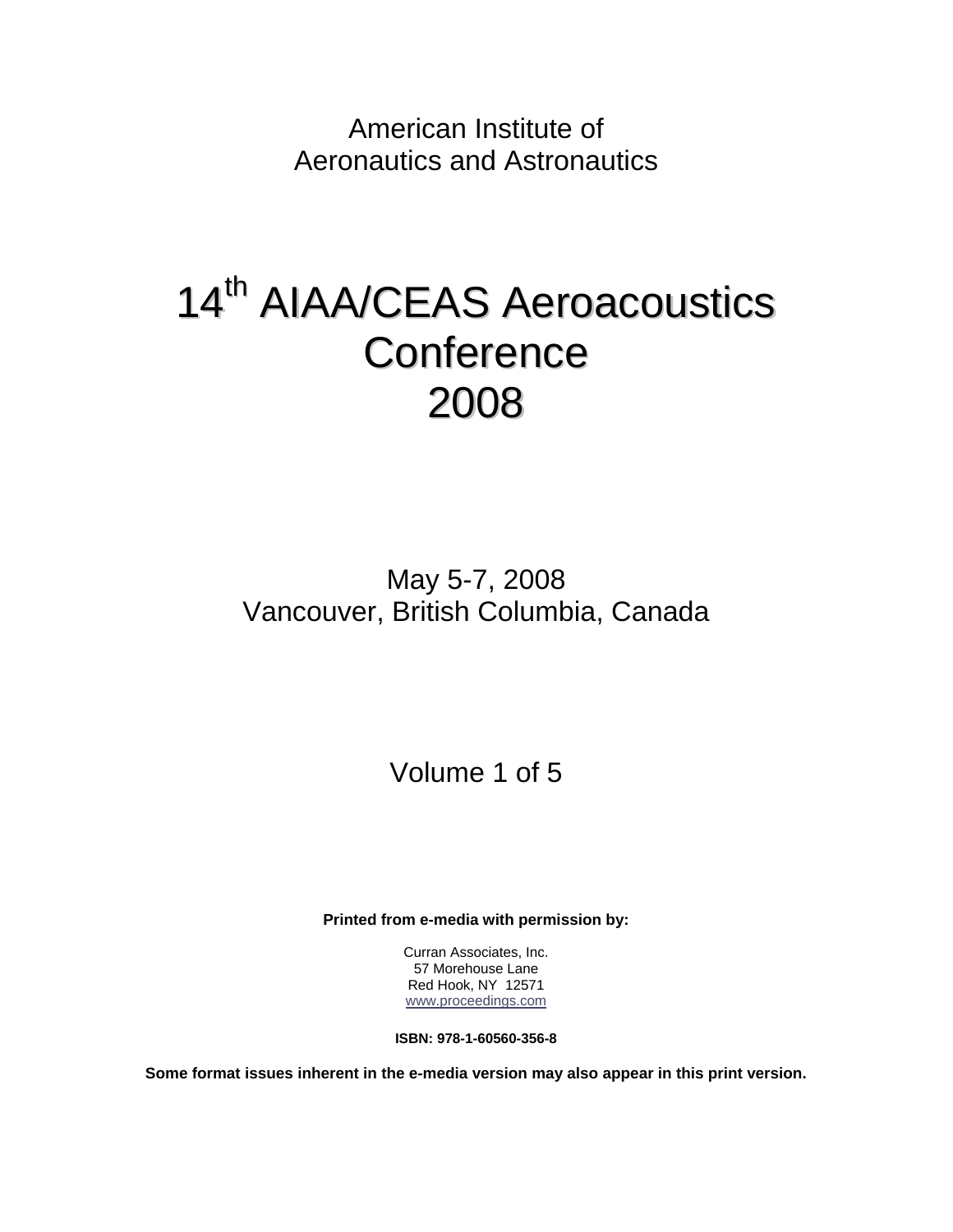The contents of this work are copyrighted and additional reproduction in whole or in part are expressly prohibited without the prior written permission of the Publisher or copyright holder. The resale of the entire proceeding as received from CURRAN is permitted.

For reprint permission, please contact AIAA's Business Manager, Technical Papers. Contact by phone at 703-264-7500; fax at 703-264-7551 or by mail at 1801 Alexander Bell Drive, Reston, VA 20191, USA.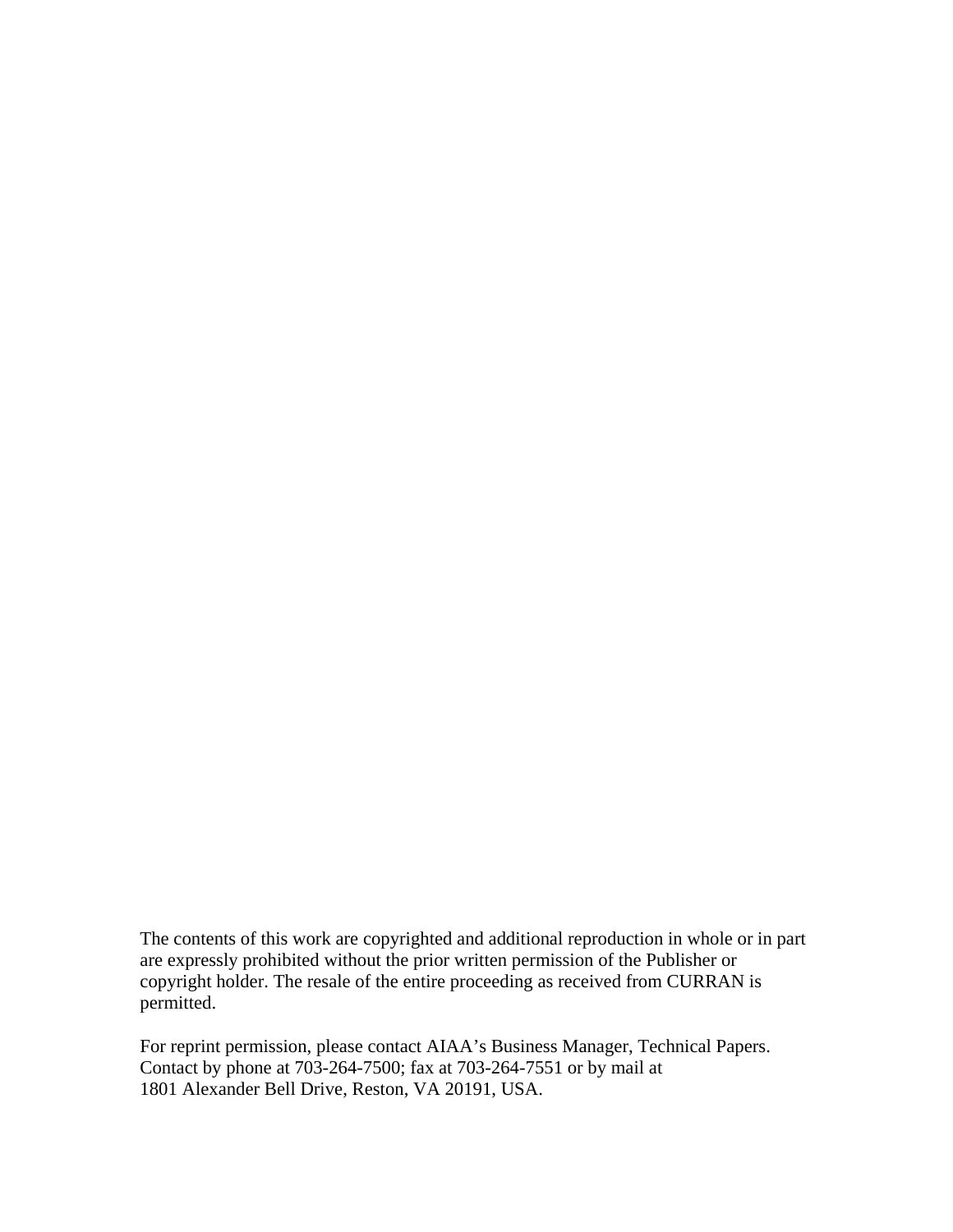American Institute of Aeronautics and Astronautics

14<sup>th</sup> AIAA/CEAS Aeroacoustics **Conference** 2008

# **TABLE OF CONTENTS**

| Pressure Fluctuations Beneath a Compressible Turbulent Boundary Layer 1<br>K. Ehrenfried, L. Koop                    |  |
|----------------------------------------------------------------------------------------------------------------------|--|
| Derivation of Aero-Induced Fluctuating Pressure Environments for Ares I-X  19<br>M. Yang, J. Wilby                   |  |
| J. Berland, X. Gloerfelt                                                                                             |  |
| Spatial Coherence of the Surface Pressure Fluctuations Downsteam of a Fence<br>J. Park, P. Mejia, L. Mongeau         |  |
| Acoustic Damping of a Helmholtz Resonator with an Oscillating Volume 61<br>D. Zhao, C. A'Barrow, A. Morgans          |  |
| Grazing Flow Effect on Surface Impedance with Circular Perforations of Small<br>S. Akishita, S. Yamada, S. Nakashima |  |
| Baseline Noise Measurements from the Engine Validation of Noise and<br>D. Weir, J. Mendoza                           |  |
| Statistical Considerations for Gas Turbine Engine Noise Measurements 97<br><b>B.</b> Schuster                        |  |
| Source Separation from Multiple Microphone Measurements in the Far Field of a<br>J. Mendoza, D. Nance, K. Ahuja      |  |
| Noise from a Turbofan Engine Without a Fan from the Engine Validation of Noise<br>C. Royalty, B. Schuster            |  |
| EVNERT Program: Testing of Adaptive HQ-Liner for Aft Noise Control 136<br>J. Alonso, H. Kwan, R. Burdisso            |  |
| R. Dougherty, J. Mendoza                                                                                             |  |
| A Process for Assessing NASA's Capability in Aircraft Noise Prediction<br>M. Dahl                                    |  |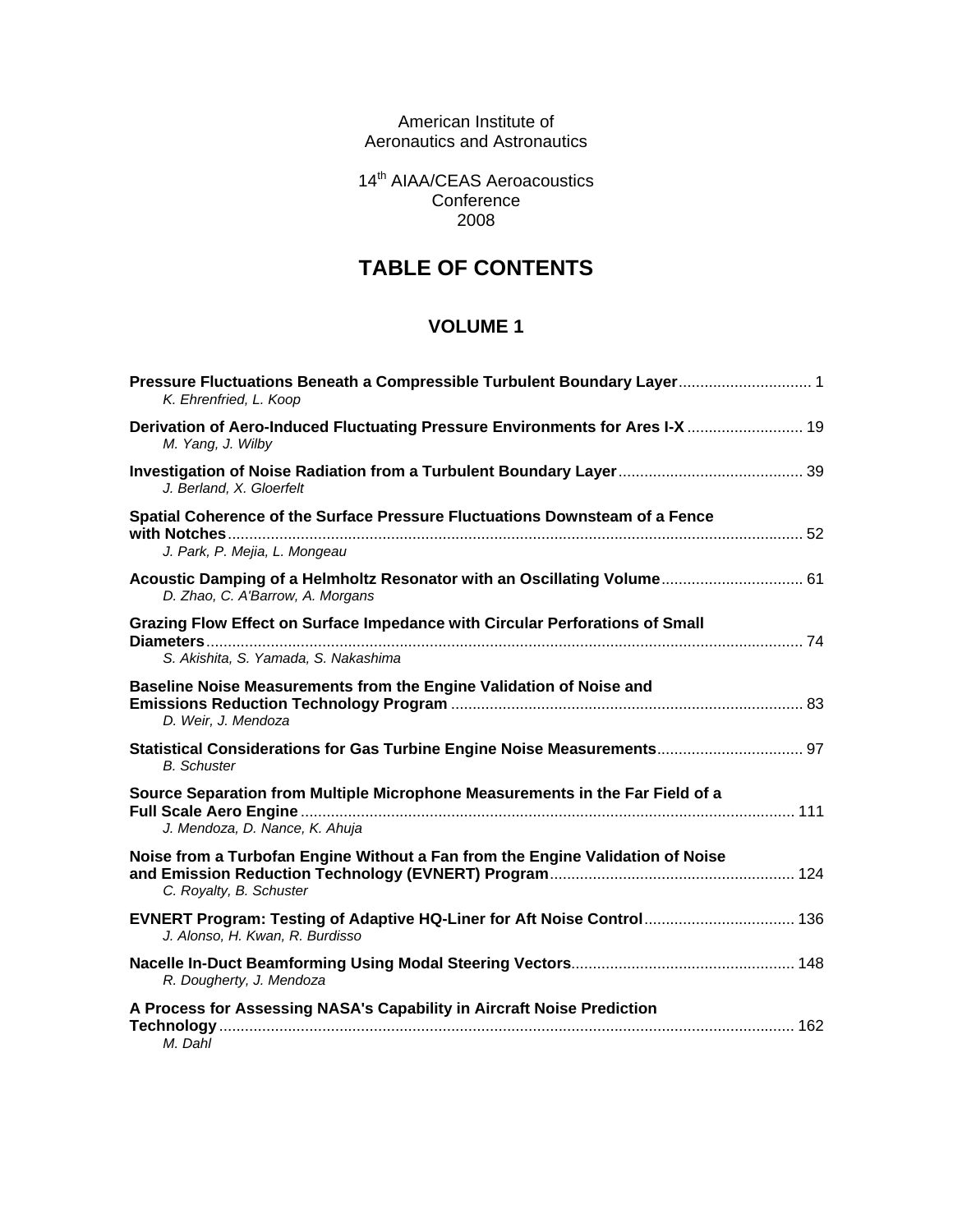| Preliminary Analysis of Acoustic Measurements from the NASA-Gulfstream<br>M. Khorrami, D. Lockard, W. Humphreys, M. Choudhari, T. Van De Ven |  |
|----------------------------------------------------------------------------------------------------------------------------------------------|--|
| Experimental Investigation of Slotted Circulation Control Airfoil Acoustics 208<br>D. Shannon, S. Morris                                     |  |
| Lagoon: An Experimental Database for the Validation of CFD/CAA Methods for<br>E. Manoha, J. Bulté, B. Caruelle                               |  |
| M. Spiteri, X. Zhang, N. Molin, L. Chow                                                                                                      |  |
| Noise Reduction of a Model-Scale Landing Gear Measured in the Virginia Tech<br>M. Remillieux, H. Camargo, P. Ravetta, R. Burdisso, W. Ng     |  |
| Reduction Of Wind Turbine Noise Using Optimized Airfoils And Trailing-Edge<br>S. Oerlemans, M. Fisher, T. Maeder, K. Kogler                  |  |
| Simulation of the Rearward Propagation of Fan Noise through a Long Cowl Aero-<br>L. Panek, N. Schoenwald, C. Richter, F. Thiele              |  |
| Euler Equations in Perturbation 2.5-D : a New System for Acoustic Modal<br>G. Desquesnes                                                     |  |
| G. Lam, R. Leung, K. Yu, S. Tang                                                                                                             |  |
| Influence of Mean Flow Gradients on Fan Exhaust Noise Predictions 318<br>B. Tester, G. Gabard, Y. Özyörük                                    |  |
| S. Redonnet, C. Mincu, E. Manoha                                                                                                             |  |
| B. Van Antwerpen, R. Leneveu, S. Caro, P. Ferrante                                                                                           |  |
| Assessment of 3D Codes for Predicting Liner Attenuation in Flow Ducts 365<br>W. Watson, D. Nark, M. Jones                                    |  |
| Time-Domain Simulation of Nonlinear Acoustic Propagation in a Lined Duct  385<br>C. Cho, D. Lee, C. Breard, J. Premo, J. Lan                 |  |
| S. Sinayoko, P. Joseph, A. McAlpine                                                                                                          |  |
| D. Nark, W. Watson, M. Jones                                                                                                                 |  |
| C. Tam, N. Pastouchenko, K. Viswanathan                                                                                                      |  |
| J. Bridges, M. Wernet                                                                                                                        |  |
| K. Viswanathan, M. Alkislar, M. Czech                                                                                                        |  |
| T. Nonomura, K. Fujii                                                                                                                        |  |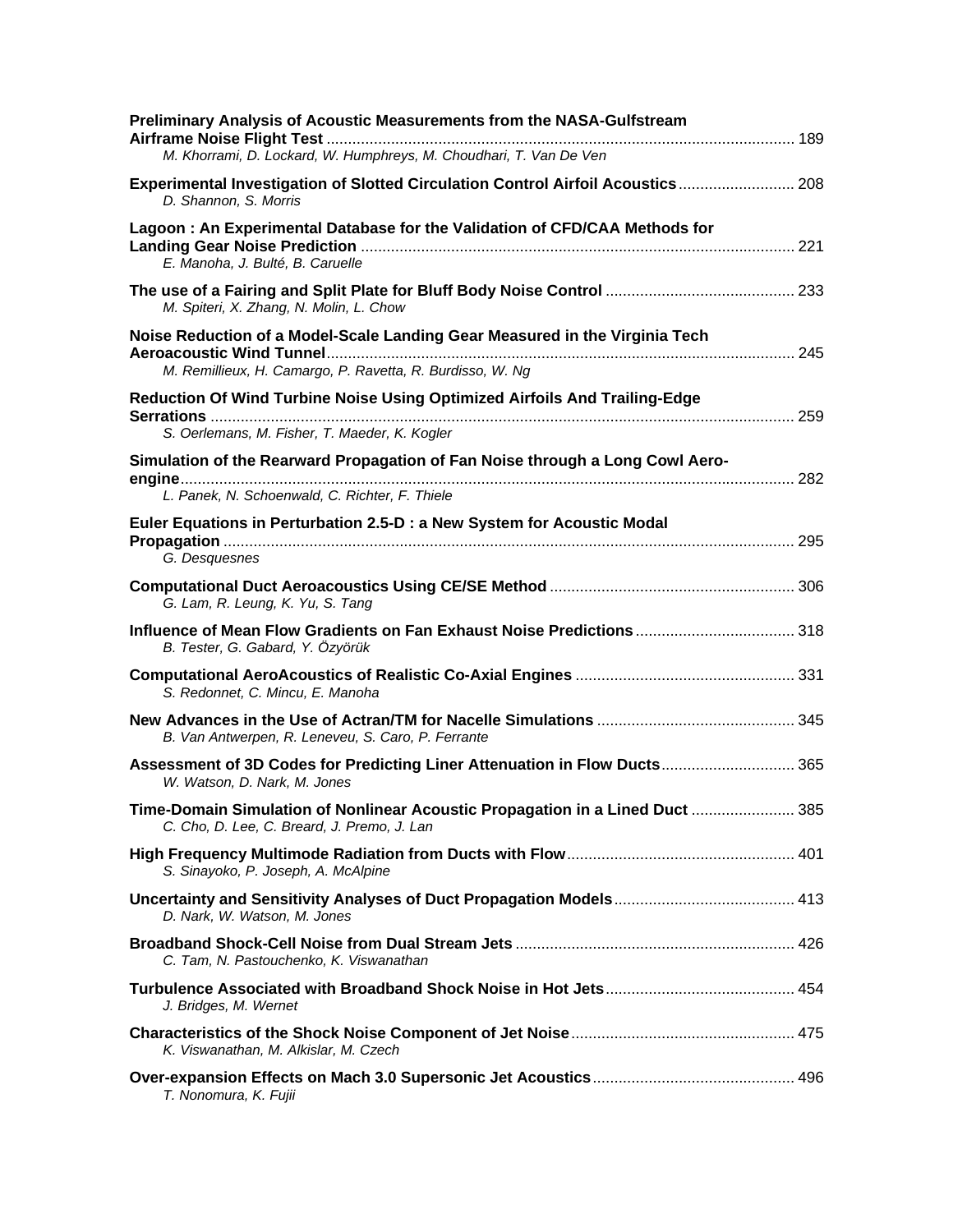| An Investigation of Noise Reduction in a Mach 1.3 Round Jet using Tangential                                                                        |  |
|-----------------------------------------------------------------------------------------------------------------------------------------------------|--|
| D. Luff, A. Ahmad, J. Cater                                                                                                                         |  |
| Flow and Acoustic Radiation from Realistic Tactical Jet C-D Nozzles  520<br>D. Munday, E. Gutmark, J. Liu, K. Kailasanath                           |  |
| H. Shen, J. Luedke, R. Avancha, A. Gupta, J. Wojno                                                                                                  |  |
| A. Lloyd, N. Peake                                                                                                                                  |  |
| Parametric Investigation of the Broadband Noise due to Rotor-Stator Interaction 575<br>E. Deane, P. Joseph                                          |  |
| H. Atassi, M. Logue                                                                                                                                 |  |
| Q. Li, N. Peake, M. Savill                                                                                                                          |  |
| <b>Experimental Validation of a Cascade Response Function For Fan Broadband</b><br>H. Posson, M. Roger                                              |  |
| Broaband Noise Prediction Models And Measurements of Tip Leakage Flows  636<br>J. Grilliat, M. Jacob, E. Jondeau, M. Roger                          |  |
| M. Nishimura, T. Goto, A. Kimura                                                                                                                    |  |
| Numerical Study of Aeroacoustic Coupling in a Subsonic Confined Cavity 665<br>T. Emmert, P. Lafon, C. Bailly                                        |  |
| Vortical-acoustic Interactions in a Flow-excited Helmholtz Resonator at Low<br>P. Slaboch, R. Ma, S. Morris                                         |  |
| S. Arunajatesan, C. Chartrand, J. Shipman                                                                                                           |  |
| Investigation of Flow Features and Acoustic Radiation of a Round Cavity.  701<br>O. Marsden, E. Jondeau, P. Souchotte, C. Bogey, C. Bailly, D. Juvé |  |
| M. Grottadaurea, A. Rona                                                                                                                            |  |
| Cavity Resonance Suppression Using High Frequency Excitation: the Mystery of<br>P. Panickar, G. Raman                                               |  |

| A Review of Engine Noise Source Diagnostic Methods for Static Engine Tests, |       |
|-----------------------------------------------------------------------------|-------|
| B. Tester, S. Glegg                                                         |       |
| Determination of Acoustic Directivity from Microphone Array Measurements    |       |
|                                                                             | - 770 |
| V. Fleury, J. Bulte, R. Davy                                                |       |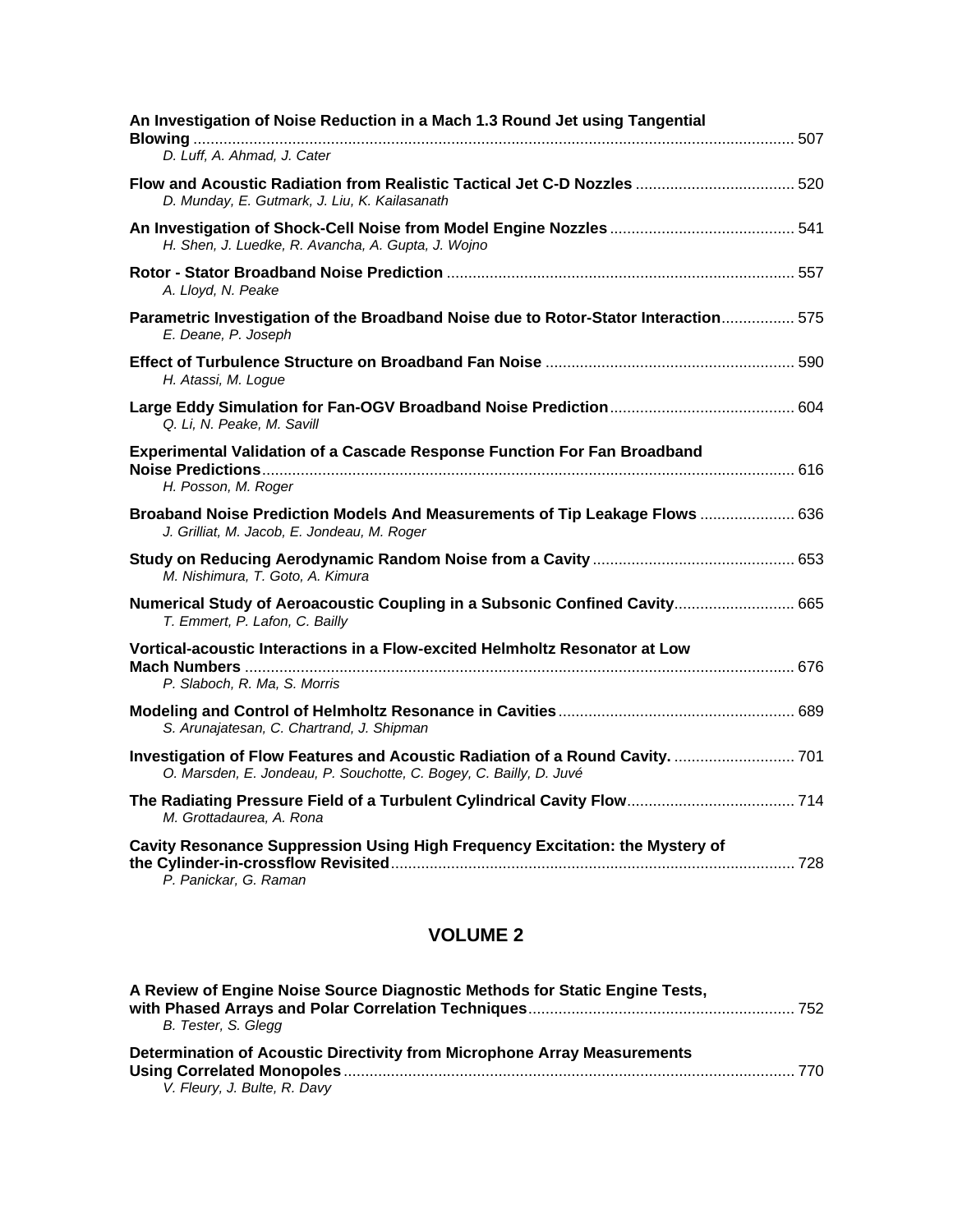| Turbomachinery Exhaust Noise Radiation Experiments - Part 1: Polar Directivity<br>F. Arnold, U. Tapken, R. Bauers, J. Zillmann                                     |  |
|--------------------------------------------------------------------------------------------------------------------------------------------------------------------|--|
| Turbomachinery Exhaust Noise Radiation Experiments - Part 2: In-Duct and Far-<br>U. Tapken, R. Bauers, F. Arnold, J. Zillmann                                      |  |
| C. Lowis, P. Joseph, A. Kempton                                                                                                                                    |  |
| Noise Source Analysis of an Aeroengine with a New Inverse Method SODIX  837<br>U. Michel, S. Funke                                                                 |  |
| Direct Numerical Simulations of Noise Generated by Turbulent Flow Over Airfoils 852<br>R. Sandberg, L. Jones, N. Sandham                                           |  |
| Aeroacoustic Simulations of Tandem Cylinders with Subcritical Spacing  866<br>D. Lockard, M. Choudhari, M. Khorrami, D. Neuhart, F. Hutcheson, T. Brooks, D. Stead |  |
| G. Waller                                                                                                                                                          |  |
| Three-Dimensional CFD Analysis of Micro-tab in Airframe Noise Reduction  895<br>B. Kuo, N. Sarigul-Klijn                                                           |  |
| Numerical Issues in the Application of an Amiet Model for Spanwise-Varying<br>J. Christophe, J. Anthoine, P. Rambaud, S. Moreau                                    |  |
| Edge Scattering of Distributed Dipole Sources, Application to High-Lift Device<br>M. Roger                                                                         |  |
| RANS Based Prediction of Airfoil Trailing Edge Far-Field Noise: Impact of<br>M. Kamruzzaman, T. Lutz, A. Herrig, E. Kraemer                                        |  |
| Numerical Investigation of the Turbulent Flow Around a Truncated Cylinder:<br>M. Terracol, V. Kopiev                                                               |  |
| Fast Multipole Boundary Element Method for Sound Scattering from<br>W. Wolf, S. Lele                                                                               |  |
| Validation of a Hybrid CAA Method. Application to the Case of a Ducted<br>M. Piellard, C. Bailly                                                                   |  |
| A Finite Difference Scheme Based on the Discontinuous GalerkinMethod Applied<br>A. Fernando, F. Hu                                                                 |  |
| Application of Fast Multipole Methods to the NASA Fast Scattering Code 1030<br>M. Dunn, A. Tinetti                                                                 |  |
| N. Yamaleev, M. Carpenter                                                                                                                                          |  |
| X. Chen, X. Huang, X. Zhang                                                                                                                                        |  |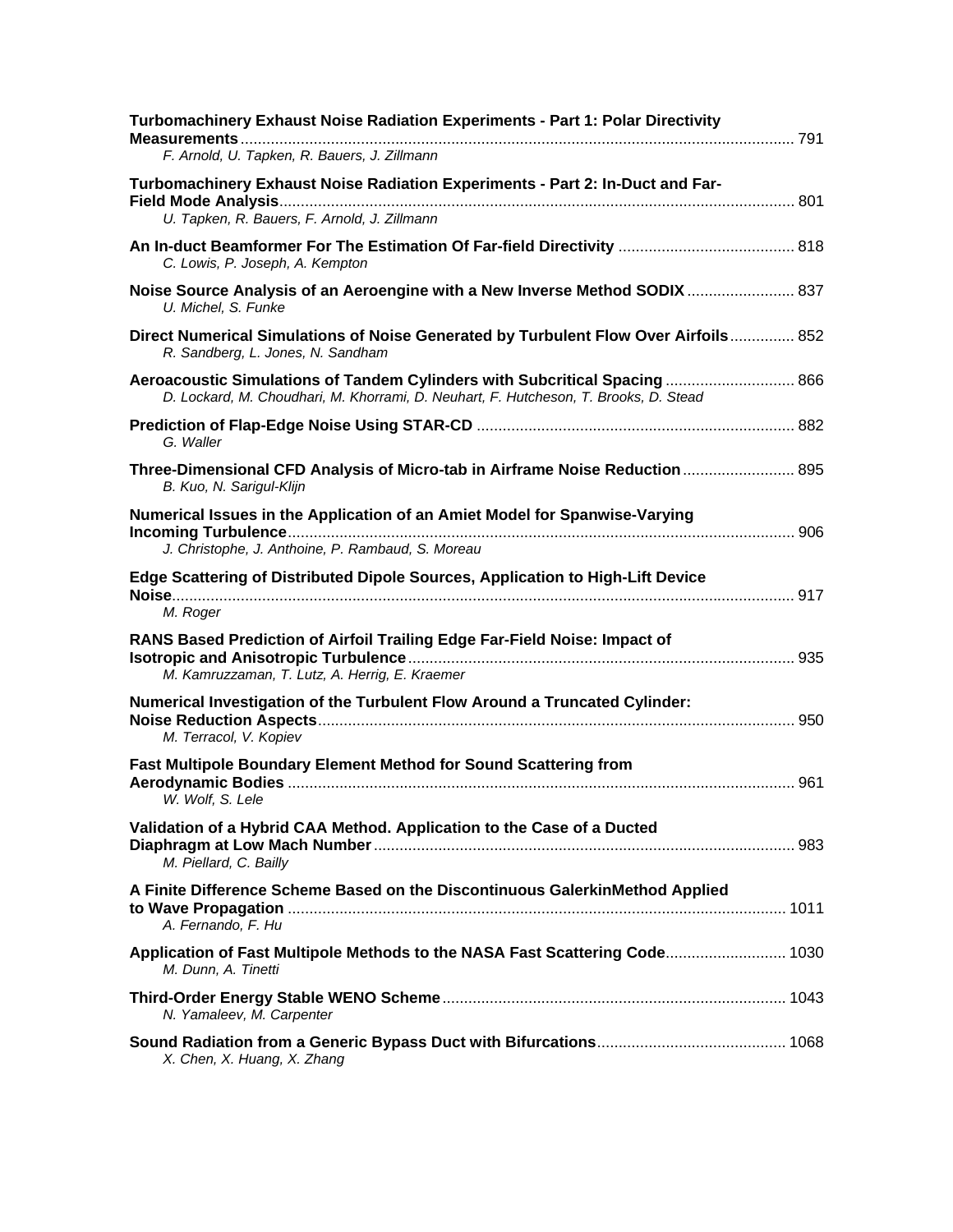| Fan Noise Propagation within Curved Bypass Ducts with 3D Features  1083<br>C. McAleer, R. Astley, K. Holland, R. Sugimoto, A. Kempton    |  |
|------------------------------------------------------------------------------------------------------------------------------------------|--|
| E. Brambley                                                                                                                              |  |
| Numerical Analysis of Noise Radiation from a Turbofan Exhaust Cowl with an<br>Y. Ozyoruk, S. Lidoine                                     |  |
| After-body Liner Performance Predictions on Bypass Exhaust Fan Noise with a<br>L. De Mercato, B. Tester, A. Demir                        |  |
| Turbofan Aft Noise Radiation: Progress Towards a Realistic CAA Simulation  1142<br>D. Casalino, M. Barbarino                             |  |
| J. Manera, B. Schiltz, R. Leneveu, S. Caro, J. Jacqmot, S. Rienstra                                                                      |  |
| Performance of a DGM Scheme for LEE and Applications to Aircraft Engine<br>R. Leneveu, B. Schiltz, S. Laldjee, S. Caro                   |  |
| D. Papamoschou                                                                                                                           |  |
| Jet Noise Source Distribution Measurements with an Acoustic Mirror  1202<br>R. Drobietz, M. Brink, I. Borchers, P. Böhning               |  |
| Cross-correlations of Far Field Azimuthal Modes in Subsonic Jet Noise  1216<br>V. Kopiev, M. Zaitsev, S. Velichko, A. Kotova, I. Belyaev |  |
| Jet Noise Source Location via Acoustic Holography and Shadowgraph Imagery  1232<br>D. Long                                               |  |
| Noise Mechanisms Investigation in Shock Containing Screeching Jets Using<br>J. Veltin, D. McLaughlin                                     |  |
| Decomposition of High Speed Jet Noise: Source Characteristics and Propagation<br>R. Schlinker, J. Simonich, R. Reba, T. Colonius         |  |
| Measurement of Source Wave-Packets in High-Speed Jets and Connection to<br>R. Reba, J. Simonich, R. Schlinker                            |  |
| The Sound Production Mechanism Associated with Coherent Structures in<br>A. Guitton, F. Kerherve, P. Jordan, J. Delville                 |  |
| S. Morris, D. Stephens, T. Economon                                                                                                      |  |
| Application of Cyclostationary Spectral Analysis to Rotor Wakes Turbulence 1319<br>V. Jurdic, P. Joseph, J. Antoni                       |  |
| D. Sutliff, M. Jones                                                                                                                     |  |
| R. Reba, B. Morin                                                                                                                        |  |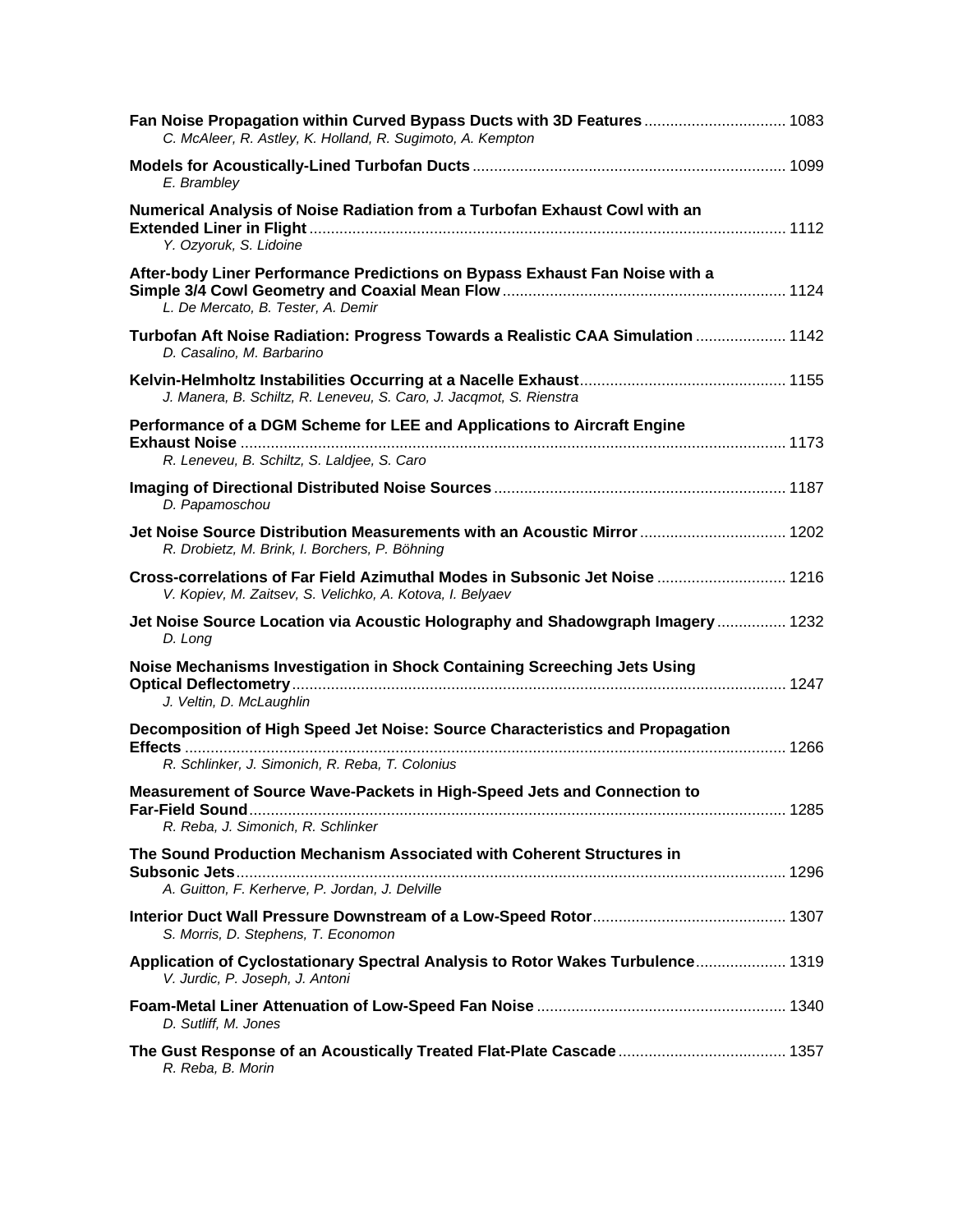| Assessment of CFD Broadband Noise Predictions on a Rod-Airfoil Benchmark                                                                            |  |
|-----------------------------------------------------------------------------------------------------------------------------------------------------|--|
| M. Jacob, M. Ciardi, L. Gamet, B. Greschner, Y. J. Moon, I. Vallet                                                                                  |  |
| Investigations of Sunroof Buffeting in an Idealised Generic Vehicle Model - Part I:                                                                 |  |
| M. Islam, F. Decker, M. Hartmann, A. Jager, T. Lemke, J. Ocker, V. Schwarz, F. Ullrich, A.<br>Schroder, A. Heider                                   |  |
| Investigations of Sunroof Buffeting in an Idealised Generic Vehicle Model - Part                                                                    |  |
| M. Islam, F. Decker, M. Hartmann, A. Jaeger, T. Lemke, J. Ocker, V. Schwarz, F. Ullrich, B.<br>Crouse, G. Balasabramanian, F. Mendonco              |  |
| Numerical and Experimental Investigations of the Noise Generated by a Flap in a                                                                     |  |
| A. Jaeger, F. Decker, M. Hartmann, M. Islam, T. Lemke, J. Ocker, V. Schwarz, F. Ullrich, B.<br>Crouse, G. Balasubramanian, F. Mendonca, R. Drobietz |  |
| Experimental Characterization of the Velocity and Wall Pressure Fields of an A-                                                                     |  |
| B. Levy, P. Brancher,                                                                                                                               |  |
| The Relationship Between Roughness Noise and the Near- Field Pressure                                                                               |  |
| B. Smith, W. Alexander, W. Devenport, S. Glegg, D. Grissom                                                                                          |  |
| Computational Study of Boundary-Layer Noise Due to Surface Roughness 1459<br>Q. Yang, M. Wang                                                       |  |
| Automotive Mirror Wind Noise Simulations and Wind Tunnel Measurements  1471<br>K. Chen, J. Johnson, U. Dietschi, B. Khalighi                        |  |
| Microphone-array Processing for Wind-tunnel Measurements with Strong<br>L. Koop, K. Ehrenfried                                                      |  |

| B. Fenech, K. Takeda                                                                                                                                                                        |  |
|---------------------------------------------------------------------------------------------------------------------------------------------------------------------------------------------|--|
| Enhanced Capabilities of the Aeroacoustic Wind Tunnel Braunschweig  1519<br>M. Pott-Pollenske, J. Delfs                                                                                     |  |
| Calibration and Demonstration of the New Virginia Tech Anechoic Wind Tunnel  1530<br>M. Remillieux, E. Crede, H. Camargo, R. Burdisso, W. Devenport, M. Rasnick, P. Van<br>Seeters, A. Chou |  |
| Characterization of a Microelectromechanical Systems (MEMS) Microphone 1547<br>J. King, J. Underbrink                                                                                       |  |
| A. Uzun, M. Hussaini                                                                                                                                                                        |  |
| Direct Noise Computation of Trailing Edge Noise at High Reynolds Numbers  1609<br>T. Le Garrec, X. Gloerfelt, C. Corre                                                                      |  |
| Y. Guo                                                                                                                                                                                      |  |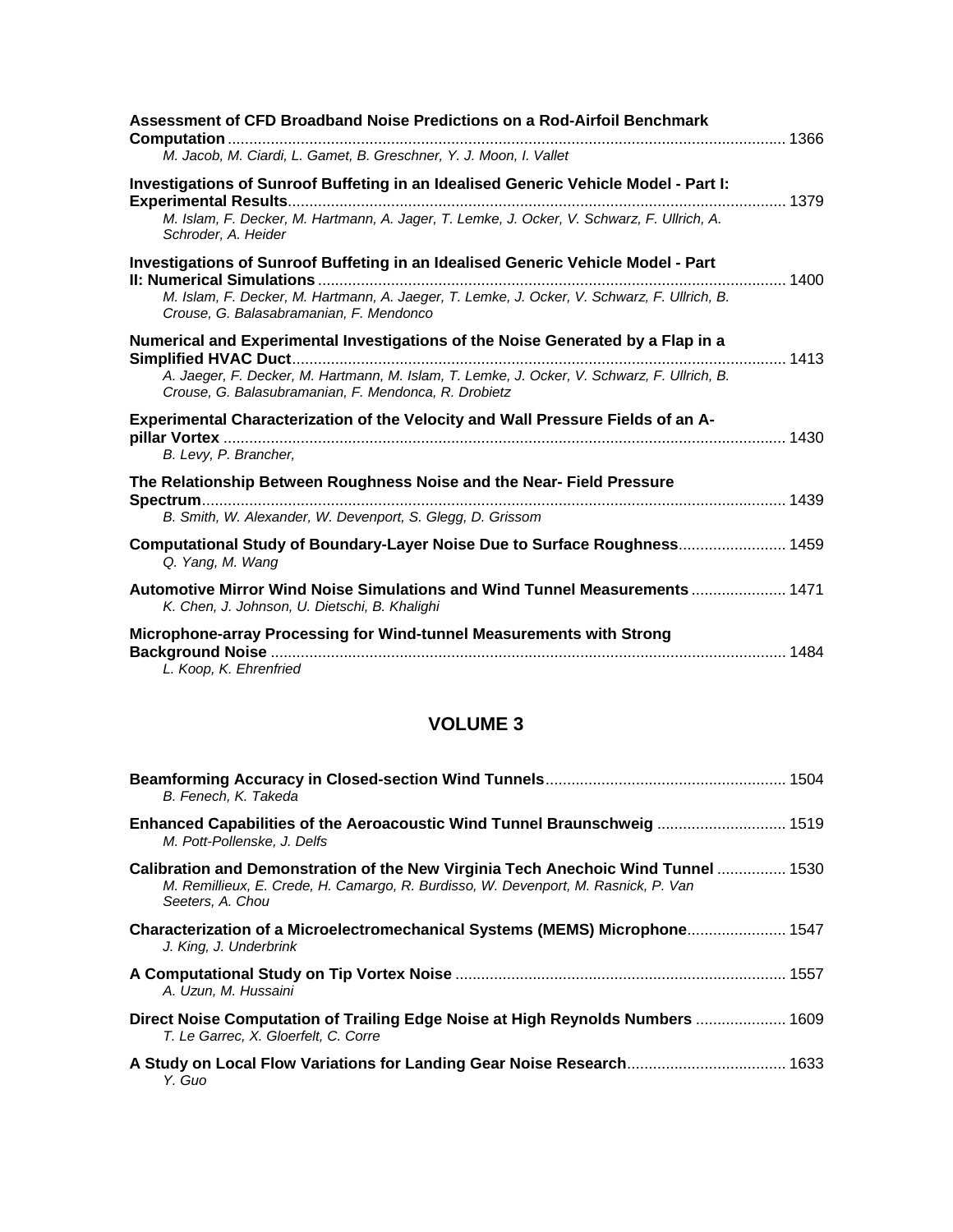| <b>Computational Aeroacoustic Analysis of Flow Around a Complex Nose Landing</b><br>Y. Li, R. Satti, P. Lew, R. Shock, S. Noelting                               |  |
|------------------------------------------------------------------------------------------------------------------------------------------------------------------|--|
|                                                                                                                                                                  |  |
| Numerical Simulations of the Unsteady Flow and Radiated Noise Over a<br>C. Mincu, I. Mary, S. Redonnet, L. Larchevêque, J. Dussauge                              |  |
|                                                                                                                                                                  |  |
| Numerical and Experimental Research of Low-Noise Slat Using Simplified High-<br>T. Imamura, H. Ura, Y. Yokokawa, T. Hirai, K. Yamamoto                           |  |
|                                                                                                                                                                  |  |
| Numerical and Experimental Investigation of the Sound Generation in a Slat Cove<br>S. Becker, F. Schaefer, C. Scheit, T. Wittmann, J. Grabinger, M. Kaltenbacher |  |
| <b>External Verification Analysis (EVA) Method for Time Marching Computational</b><br>D. Hixon, B. Li                                                            |  |
| A Time-Domain Impedance Boundary Condition for Compressible Turbulent Flow  1707<br>R. Kaess, A. Huber, W. Polifke                                               |  |
| J. Goodrich                                                                                                                                                      |  |
| <b>Contrasting High-Resolution Characteristic Shock-Capturing Methods in</b><br>S. Karabasov, V. Goloviznin                                                      |  |
| X. Gloerfelt, T. Le Garrec                                                                                                                                       |  |
| The Modeling and Experimental Validation of the Acoustic Impedance of Multi-<br>A. Syed, F. Ichihashi                                                            |  |
| Uncertainty and Sensitivity Analyses of a Two-Parameter Impedance Prediction<br>M. Jones, T. Parrott, W. Watson                                                  |  |
| Validation of a Time & Frequency Domain Grazing Flow Acoustic Liner Model  1822<br>M. Burak, M. Billson, L. Eriksson, S. Baralon                                 |  |
| Validation of Goodrich Perforate Liner Impedance Model Using NASA Langley<br>J. Yu, M. Ruiz, H. Kwan                                                             |  |
| Concept and Experimental Investigation of a Zero Mass Flow Liner 1845<br>C. Heuwinkel, L. Enghardt, I. Röhle                                                     |  |
| S. Rienstra, G. Vilenski                                                                                                                                         |  |
| J. Bridges, A. Khavaran, C. Hunter                                                                                                                               |  |
| A New Algorithm for the Nonlinear Propagation of Broadband Jet Noise  1887<br>S. Saxena, P. Morris, K. Viswanathan                                               |  |
| Linear Stability of a Compressible Coaxial Jet with Continuous Mean Flow<br>S. Maslowe, D. Perrault-Joncas                                                       |  |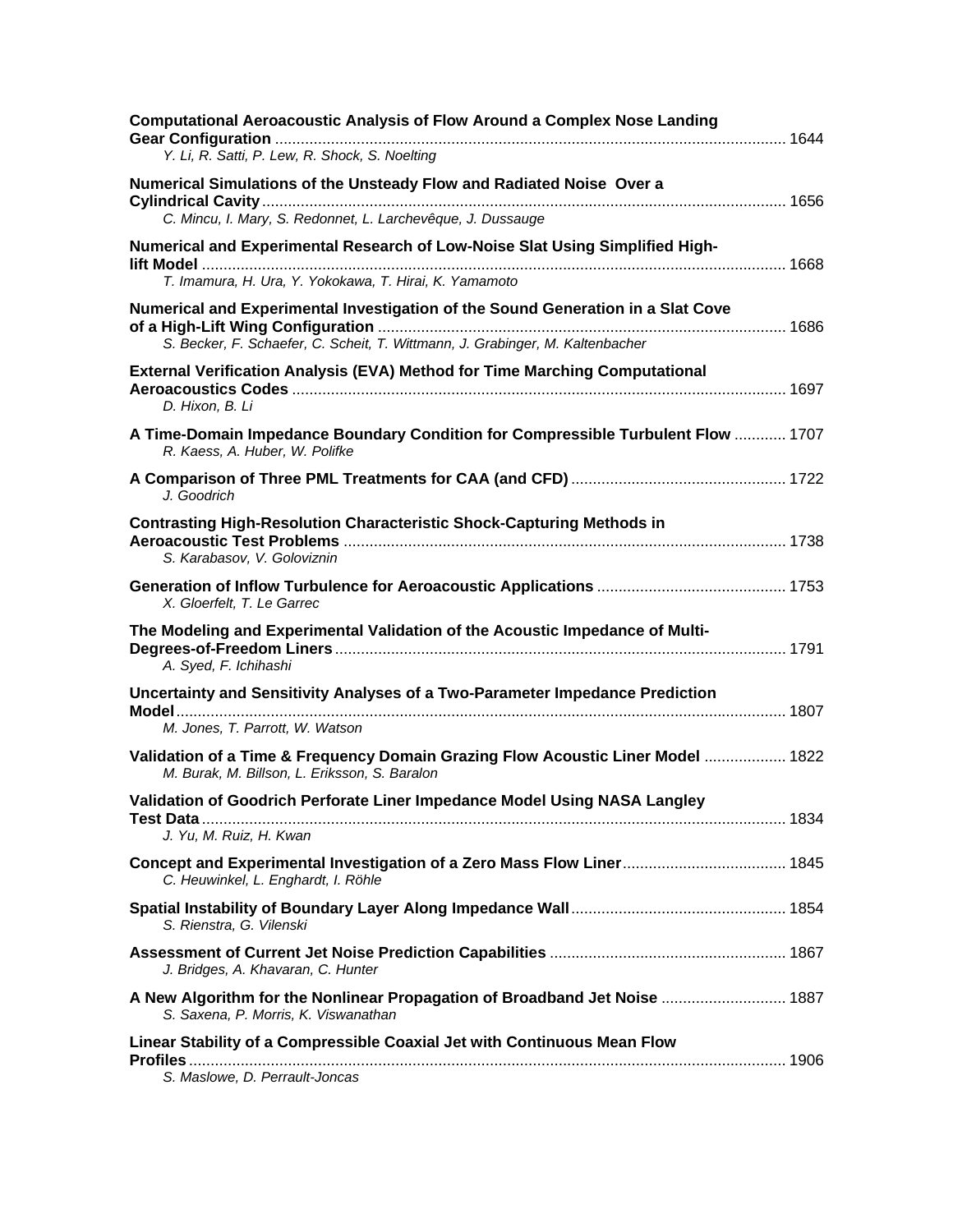| Noise Prediction of A Short-cowl Jet Using Energy Transfer Rate Time-Scale 1924<br>M. Azarpyvand, R. Self                                                                                                    |  |
|--------------------------------------------------------------------------------------------------------------------------------------------------------------------------------------------------------------|--|
| M. Omais, B. Caruelle, S. Redonnet, E. Manoha                                                                                                                                                                |  |
| <b>Improved Empirical Methods for Rocket Noise Prediction Through CAA</b><br>D. Casalino, M. Barbarino, M. Genito, V. Ferrara                                                                                |  |
| R. Ewert, O. Kornow, B. Tester, C. Powles, J. Delfs                                                                                                                                                          |  |
| Performance Improvement and Noise Reduction through Vane and Blade<br>J. Blaszczak                                                                                                                           |  |
| M. Harper-Bourne, A. Moore, H. Siller                                                                                                                                                                        |  |
| Validation of a Flame Transfer Function Reconstruction Method for Complex<br>A. Giauque, T. Poinsot                                                                                                          |  |
| Simulation of Combustion Noise Using CAA with Stochastic Sound Sources from<br>B. Mühlbauer, R. Ewert, O. Kornow, B. Noll,                                                                                   |  |
| Characterization of Combustion Noise of a Turbofan Engine with SEM Method  2093<br>D. Blacodon                                                                                                               |  |
| J. Moeck, M. Bothien, S. Schimek, A. Lacarelle, C. Paschereit                                                                                                                                                |  |
| <b>Computation of Azimuthal Combustion Instabilities in an Helicopter Combustion</b><br>C. Sensiau, F. Nicoud, T. Poinsot                                                                                    |  |
| Numerical Applicability of Different Sound Source Formulations to Compute<br>Combustion Noise Using Acoustic Perturbation Equations for Reacting Flows 2131<br>T. Bui, Aia, M. Ihme, M. Meinke, W. Schroeder |  |
| Numerical Methodologies to Predict the Noise Generation and Propagation<br>V. Solntseva, W. De Roeck, W. Desmet                                                                                              |  |
| <b>Computational Study of Mixed Hydrodynamic-Acoustic Waves in Gas Turbine</b><br>L. Eriksson, P. Moradnia                                                                                                   |  |
| A. Manela, M. Howe                                                                                                                                                                                           |  |
| Experimental Investigation of Flow Noise in a Circular Expansion Using PIV and<br>M. Bilka, J. Anthoine                                                                                                      |  |
| Generalized Inverse Beam-forming Algorithm Resolving Coherent/Incoherent,<br>T. Suzuki                                                                                                                       |  |
| A Hybrid Time-Frequency Approach for the Noise Localization Analysis of<br>S. Guerin, H. Siller                                                                                                              |  |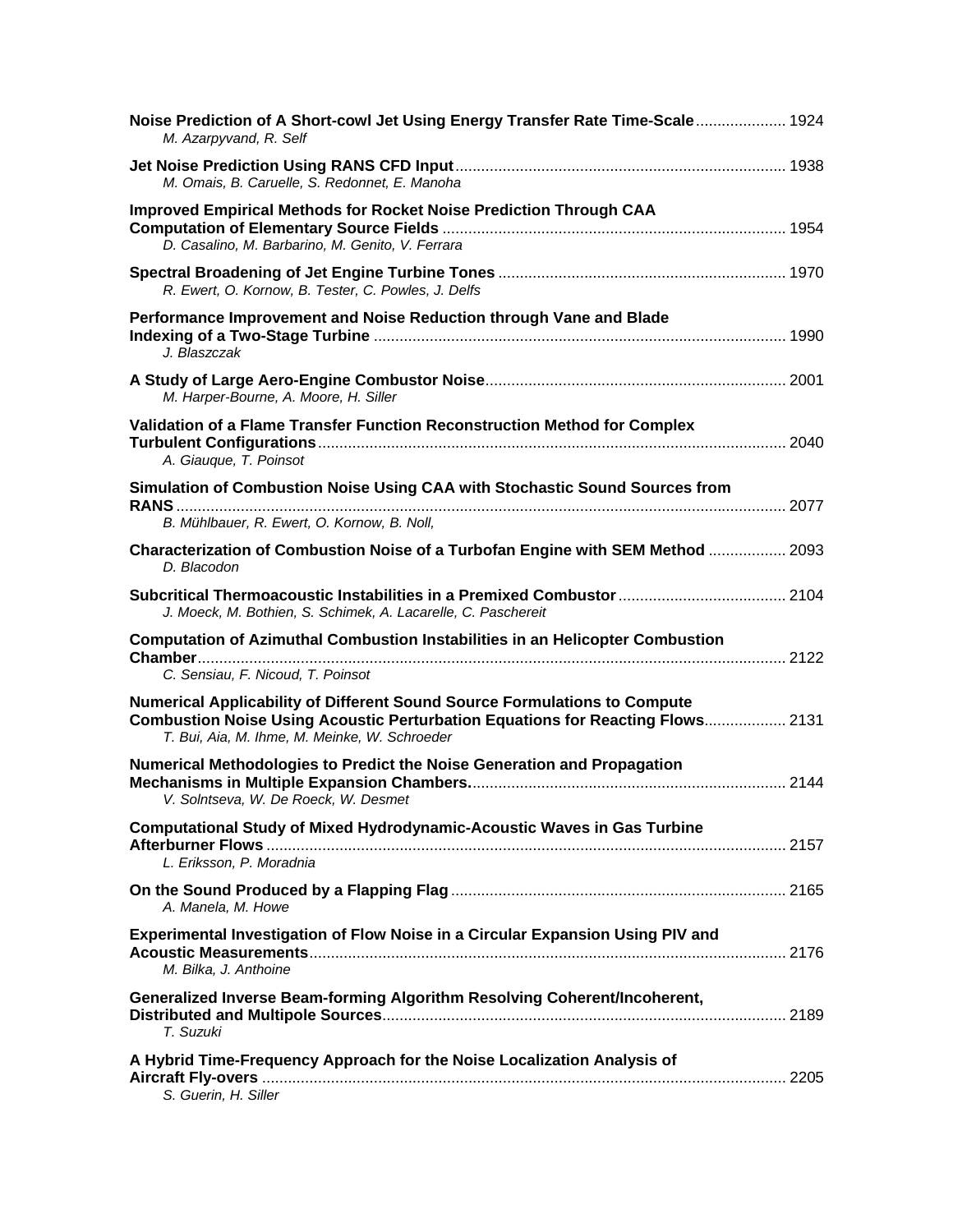| Sparsity Constrained Deconvolution Approaches for Acoustic Source Mapping  2219<br>T. Yardibi, J. Li, P. Stoica, L. Cattafesta     |  |
|------------------------------------------------------------------------------------------------------------------------------------|--|
| An Analysis of Different Measurement Techniques for Airfoil Trailing Edge Noise 2235<br>C. Bahr, T. Yardibi, F. Liu, L. Cattafesta |  |

| Commissioning and Validation of a New Jet Rig for the QinetiQ Noise Test<br>M. Harper-Bourne                                                |  |
|---------------------------------------------------------------------------------------------------------------------------------------------|--|
| Testrig for Characterization of Turbo-compressor Acoustic Properties  2278<br>H. Rämmal, M. Åbom                                            |  |
| Studies on Airframe Noise Generation at High-lift Devices in Relation to<br>Y. Yokokawa, T. Imamura, H. Ura, H. Uchida, T. Ito, K. Yamamoto |  |
| K. Boorsma, X. Zhang, N. Molin,                                                                                                             |  |
| Unsteady Lift and Radiated Sound Generated by a Circular Cylinder in a Single<br>M. Ross, D. Shannon, S. Morris                             |  |
| Unsteady Lift and Radiated Sound Generated by a 2-D Airfoil in a Single Stream<br>M. Ross, D. Shannon, W. Blake, S. Morris                  |  |
| Z. Ma, X. Zhang                                                                                                                             |  |
| J. Carrilho, M. Smith                                                                                                                       |  |
| Noise Radiation from a Continuous Mold-Line Link Flap Configuration  2376<br>F. Hutcheson, T. Brooks, W. Humphreys                          |  |
| Self-Adjusting Shock-Capturing Spatial Filtering for High-Order Non-Linear<br>C. Bogey, N. De Cacqueray, C. Bailly                          |  |
| D. Eschricht, F. Thiele, J. Yan, U. Michel                                                                                                  |  |
| S. Lo, G. Blaisdell, A. Lyrintzis                                                                                                           |  |
| D. Eschricht, L. Panek, F. Thiele, J. Yan, U. Michel                                                                                        |  |
| On the Accuracy of Multi-Block Lattice Boltzmann Methods for Aeroacoustic<br>A. Najafiyazdi, L. Mongeau, P. Lew                             |  |
| W. Yao, M. Xu, Z. Chen                                                                                                                      |  |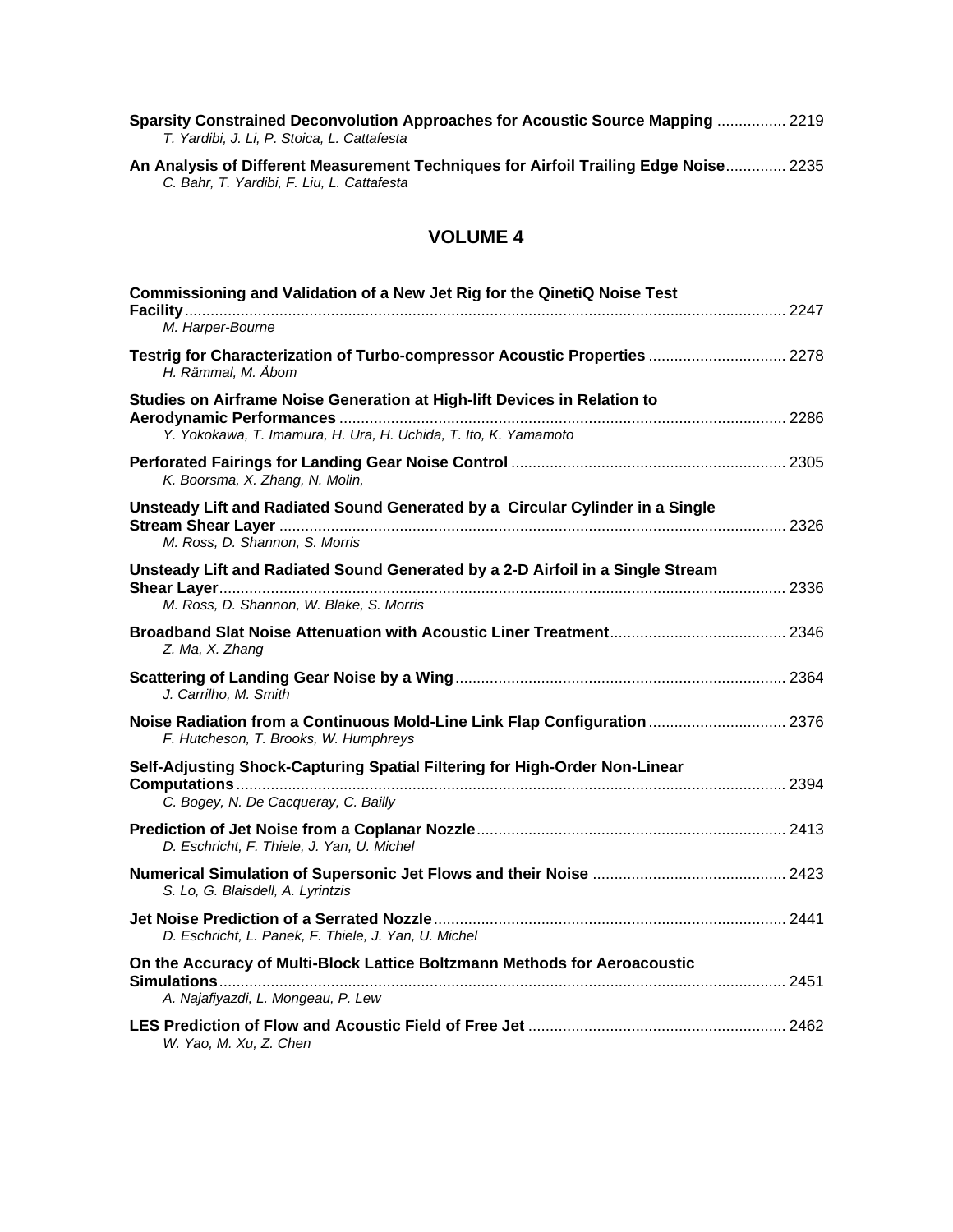| Large Eddy Simulation of a High Reynolds Number Subsonic Turbulent Jet for<br>W. McMullan, C. Pokora, G. Page, J. McGuirk                                                      |  |
|--------------------------------------------------------------------------------------------------------------------------------------------------------------------------------|--|
| Asymptotic and Numerical Solutions for Shielding of Noise Sources by Parallel<br>C. Powles, B. Tester                                                                          |  |
| Influence of Source Characteristics on the Liner Performance in a Circular Duct 2500<br>T. Bravo, C. Maury                                                                     |  |
| C. Gerhold, M. Brown, M. Jones, D. Nark, B. Howerton                                                                                                                           |  |
| Reduction of Aeroengine Tonal Noise using Scattering from a Multi-Segmented<br>T. Law, A. Dowling                                                                              |  |
| F. Gantie, M. Clewley                                                                                                                                                          |  |
| Detailed Analysis of the Virtual Scarf Inlet (VSI) Effect and Performance 2568<br>D. Broszat, R. Maier, R. Pongratz                                                            |  |
| <b>Comparison of LES to LDA and PIV Measurements of a Small Scale High Speed</b><br>S. Eastwood, P. Tucker, H. Xia, P. Carpenter, P. Dunkley                                   |  |
| R. Kleinman, J. Freund                                                                                                                                                         |  |
| Flow Field Analysis for Double Stream Nozzle: Application to Jet Noise  2592<br>B. Fayard, G. Rahier, F. Vuillot, F. Kerhervé                                                  |  |
| Parametric Study of the Generation of Shocks in Near-Critical Turbofan Nozzles  2610<br>M. Kube-McDowell, A. Lyrintzis, G. Blaisdell                                           |  |
| Using Large Eddy Simulation within an Acoustic Analogy Approach for Jet Noise<br>S. Karabasov, M. Afsar, T. Hynes, A. Dowling, W. McMullan, C. Pokora, G. Page, J.<br>McGuirk, |  |
| N. Sandham, A. Salgado, A. Agarwal                                                                                                                                             |  |
| Validation of Computational Fluid Dynamics for Supersonic Shock Containing                                                                                                     |  |
| S. Miller, J. Veltin, P. Morris, D. McLaughlin                                                                                                                                 |  |
| M. Logue, H. Atassi                                                                                                                                                            |  |
| Sound Generation by a Rotor Ingesting a Casing Turbulent Boundary Layer 2686<br>D. Stephens, S. Morris, W. Blake                                                               |  |
| E. Envia, D. Tweedt, R. Woodward, D. Elliott, E. Fite, C. Hughes                                                                                                               |  |
| S. Grace, D. Sondak, W. Eversman, M. Cannamela                                                                                                                                 |  |
| Using RANS Calculations of Turbulent Kinetic Energy to Provide Predictions of<br>S. Glegg, B. Morin, O. Atassi, R. Reba                                                        |  |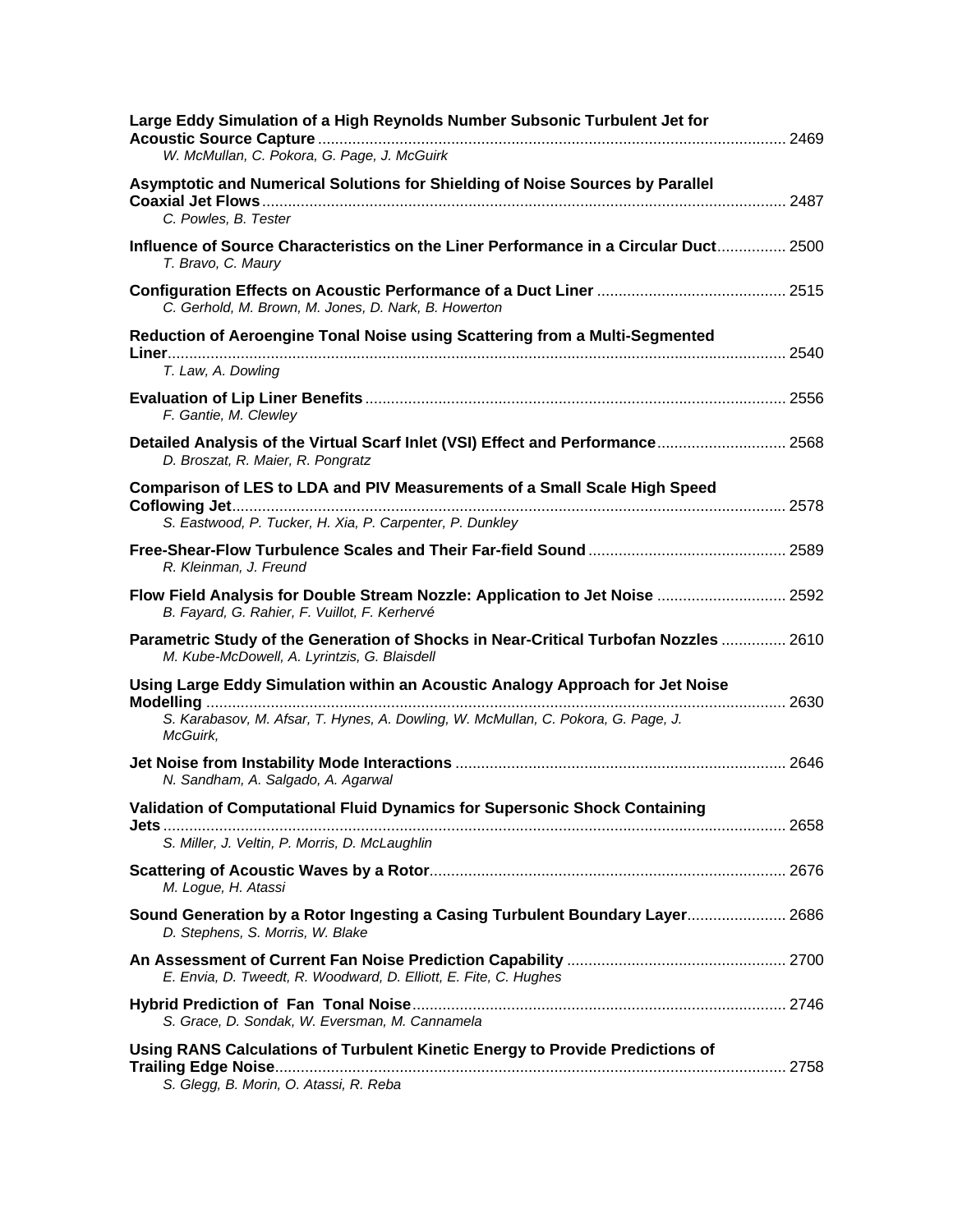| S. Heath, G. McAninch, C. Smith, D. Conner                                                                                                                               |  |
|--------------------------------------------------------------------------------------------------------------------------------------------------------------------------|--|
| L. Bertsch, W. Dobrzynski, S. Guérin                                                                                                                                     |  |
| Initial Integration of Noise Prediction Tools for Acoustic Scattering Effects 2821<br>D. Nark, C. Burley, A. Tinetti, J. Rawls                                           |  |
| High Frequency Jet Noise Installation Effects for an Under Wing Mounted Aircraft  2838<br>P. Mc Laughlin, R. Self, C. Powles, C. Wrighton, P. J. R. Strange, A. D. Moore |  |
| C. Huang, D. Papamoschou                                                                                                                                                 |  |
| <b>Clocking Effect of Chevrons with Azimuthally-Varying Immersions on</b><br>V. Mengle, U. Ganz, E. Bultemeier, F. Calkins                                               |  |
| On the Performance of the Quadrature-Free Discontinuous Galerkin Method on<br>Y. Reymen, M. Baelmans, W. Desmet                                                          |  |
| G. Caputi Gennaro, R. Camussi, U. Iemma, L. Morino                                                                                                                       |  |
| R. Arina, B. Mohammadi                                                                                                                                                   |  |
| Building Blocks for Direct Aeroacoustic Simulations based on Domain<br>J. Utzmann, A. Birkefeld, C. Munz                                                                 |  |
| Analysis of CFD and Ca Solvers Requirements for Aeroacoustics Applications:<br>L. Georges, P. Geuzaine, S. Caro                                                          |  |
| Parallel FW-H Implementation Using Generalized Surface for Low Mach Number<br>C. Scheit, I. Ali, F. Schäfer, S. Becker                                                   |  |
| Large-Eddy Simulation of the Acoustic Response of a Perforated Plate  2983<br>J. Dassé, S. Mendez, F. Nicoud                                                             |  |
| A New Wavenumber-Based Approach for Predicting Aircraft Cabin Noise  2992<br>M. Blakemore, K. Heron, E. Davis                                                            |  |

| C. Chin                                                                                                       |  |
|---------------------------------------------------------------------------------------------------------------|--|
| Investigation of an Anomaly Observed in Impedance Eduction Techniques 3026<br>W. Watson, M. Jones, T. Parrott |  |
| Impedance Deduction Based on Insertion Loss Measurements of Liners under                                      |  |
| S. Busse, C. Richter, F. Thiele, C. Heuwinkel, L. Enghardt, I. Röhle, U. Michel                               |  |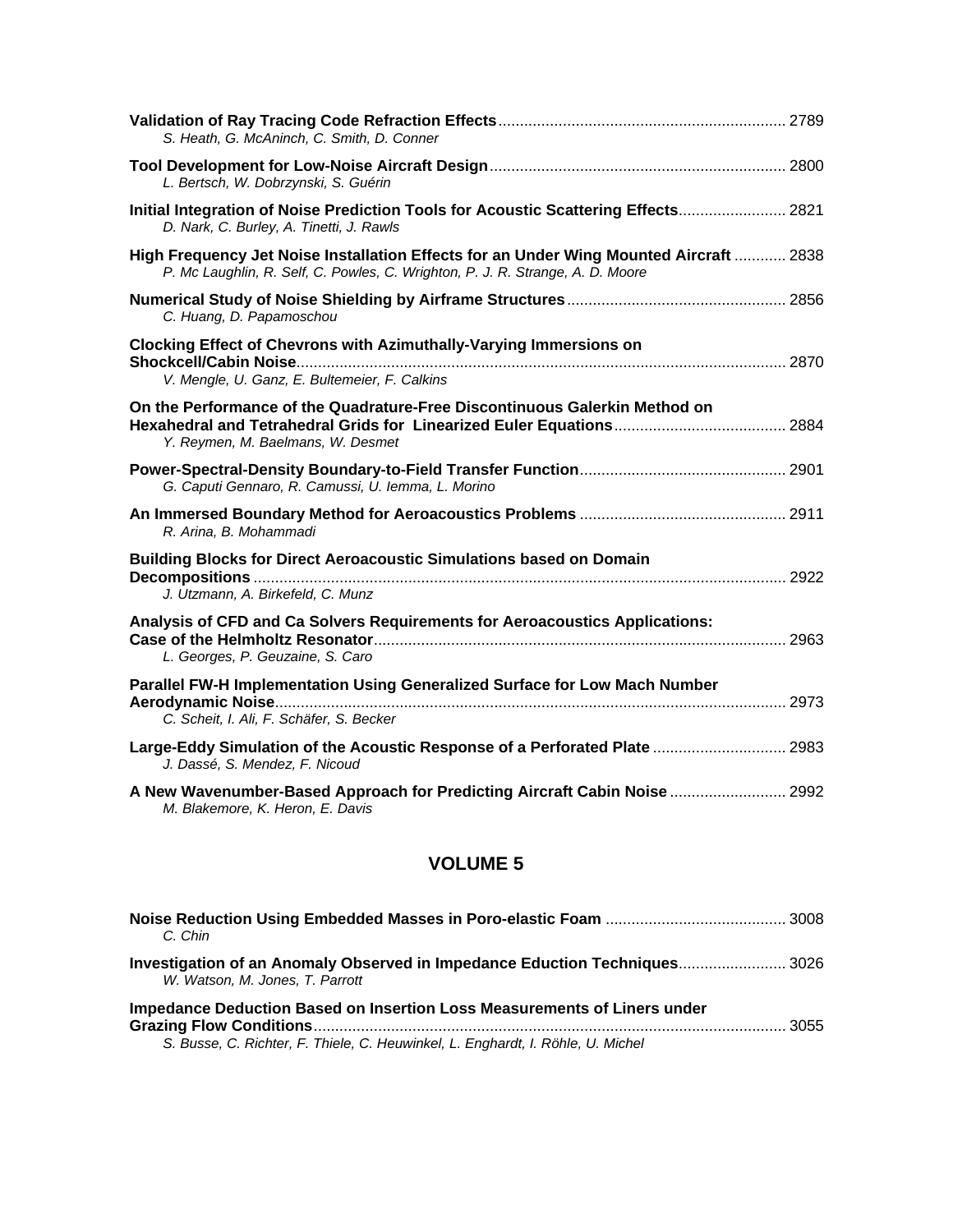| The 3-D Modal Method for Acoustic Impedance Determination in Rectangular                                                                                          |  |
|-------------------------------------------------------------------------------------------------------------------------------------------------------------------|--|
| L. Wang, Y. Guan, T. Wang                                                                                                                                         |  |
| On Impedance Measurements for Samples with Non-linear Acoustic Properties 3086<br>H. Bodén                                                                        |  |
| Sound Radiation from a Series of Airfoils Immersed in Grid-Generated<br>J. Staubs, W. Devenport, S. Glegg                                                         |  |
| B. Nilsson, S. Boij                                                                                                                                               |  |
| A Convection Reaction Diffusion (CRD) Equation Model for 2-d Transition<br>L. Dechant, J. Payne                                                                   |  |
| Time-domain Impedance Boundary Condition for Outdoor Sound Propagation<br>B. Cotte, P. Blanc-Benon, F. Poisson                                                    |  |
| Simulation Of Flow-Induced Noise Generation On Orifice Plates In Air-<br>C. Spehr, J. Delfs, O. Kornow, L. Krenkel, C. Wagner                                     |  |
| Aerodynamic and Acoustic Phenomena Due to Unsteady Flow of WAVT'S 3187<br>H. Dumitrescu, V. Cardos, A. Dumitrache, F. Frunzulica                                  |  |
| Impact of Serrations on the Circumferential Structure of Jet Turbulence and<br>S. Guerin                                                                          |  |
| B. Greska, A. Krothapalli, W. Horne, N. Burnside                                                                                                                  |  |
| Identifying the Dynamics Underlying the Large-scale and Fine-scale Jetnoise<br>F. Kerhervé, A. Guitton, P. Jordan, J. Delville, V. Fortuné, Y. Gervais, C. Tinney |  |
| Spatio-Temporal Turbulence Correlations Using High-Speed PIV in an<br>C. Pokora, J. McGuirk                                                                       |  |
| Numerical Study of the Influence of Temperature and Micro-jets on Subsonic Jet<br>M. Huet, F. Vuillot, G. Rahier                                                  |  |
| R. Kumar, A. Krothapalli, B. Greska                                                                                                                               |  |
| Time-domain Modeling of Atmospheric Turbulence Effects on Sonic Boom<br>A. Piacsek, L. Locey, V. Sparrow                                                          |  |
| K. Plotkin, J. Matisheck, R. Tracy                                                                                                                                |  |
| Initial Results from the Variable Intensity Sonic Boom Propagation Database 3303<br>E. Haering, L. Cliatt, T. Bunce, T. Gabrielson, V. Sparrow, L. Locey          |  |
| Sonic Boom Post Processing to Include Atmospheric Turbulent Effects 3361<br>L. Locey, V. Sparrow, A. Piacsek                                                      |  |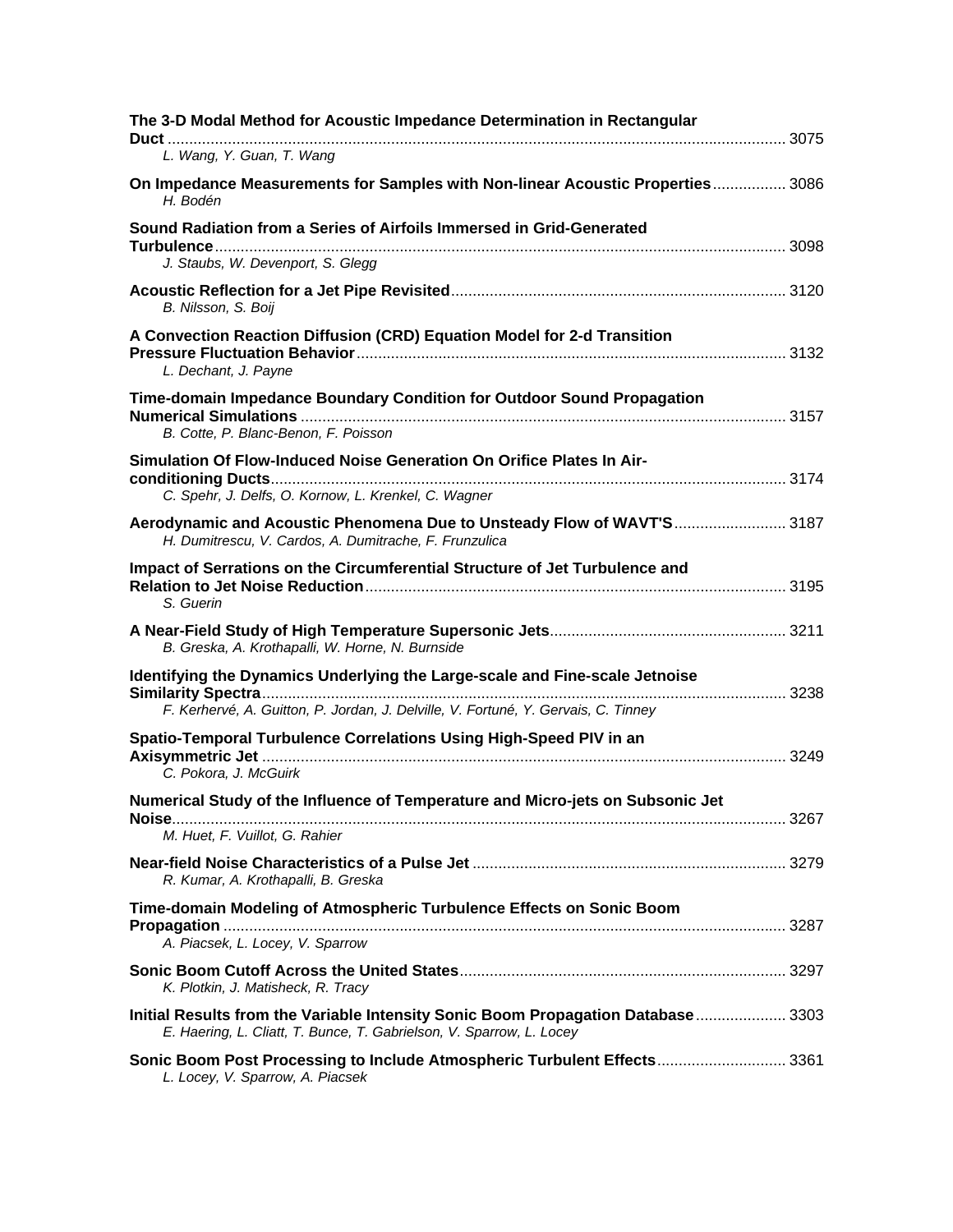| J. Wang, C. Griffice, J. Edwards, A. Hashad                                                                                                       |  |
|---------------------------------------------------------------------------------------------------------------------------------------------------|--|
| Laboratory Experiment on Indoor Sonic Booms and Sonic-Boom-Induced<br>Y. Naka, Y. Makino, T. Ito                                                  |  |
| Aeroacoustics of a Mach 0.9 Jet with Chevron-Microjet Combination  3390<br>M. Alkislar                                                            |  |
| J. Solomon, R. Kumar, F. Alvi                                                                                                                     |  |
| C. Brown                                                                                                                                          |  |
| Bluff Body Noise and Flow Control with Atmospheric Plasma Actuators 3425<br>X. Huang, X. Zhang, S. Gabriel                                        |  |
| Reconstruction of Acoustic Transfer Matrices from Large-Eddy-Simulations of<br>S. Föller, R. Kaess, W. Polifke                                    |  |
| Coupled Nonlinear Aeroelastic and Aeroacoustic Response of an Airfoil to<br>V. Golubev, B. Dreyer, M. Visbal                                      |  |
| Aeroacoustic Analysis of a High Lift Trapezoidal Wing using Lattice Boltzmann<br><b>Method</b><br>R. Satti, Y. Li, R. Shock, S. Noelting          |  |
| A High-Order Algorithm for Compressible LES in CAA Applications 3476<br>F. Daude, T. Emmert, P. Lafon, F. Crouzet, C. Bailly                      |  |
| Maggi-Rubinowicz Diffraction Correction for Ray-Tracing Calculations of Engine<br>M. Lummer                                                       |  |
| Acoustic Reflection of Vorticity Waves at a Shrouded-jet Exit in "Howling"<br>A. Samanta, J. Freund                                               |  |
| LES of Turbulent Flow Over Steps: Wall Pressure Fluctuations and Flow-Induced<br>M. Ji, M. Wang                                                   |  |
| C. Yu, Z. Zhou, M. Zhuang, X. Li, F. Thiele                                                                                                       |  |
| Y. Guo, D. Tonon, L. Margiotta, C. Schram                                                                                                         |  |
| <b>Experimental Analysis of the Aerodynamic Noise Generating Mechanisms in</b><br>W. De Roeck, W. Desmet                                          |  |
| Scattering Properties of an Orifice in a Flow Duct - a Vortex Sheet Model  3578<br>S. Boij, B. Nilsson                                            |  |
| Experimental Determination of the Aero-acoustic Properties of an In-duct Flexible<br>M. Karlsson, A. Holmberg, M. Åbom, B. Fallenius, J. Fransson |  |